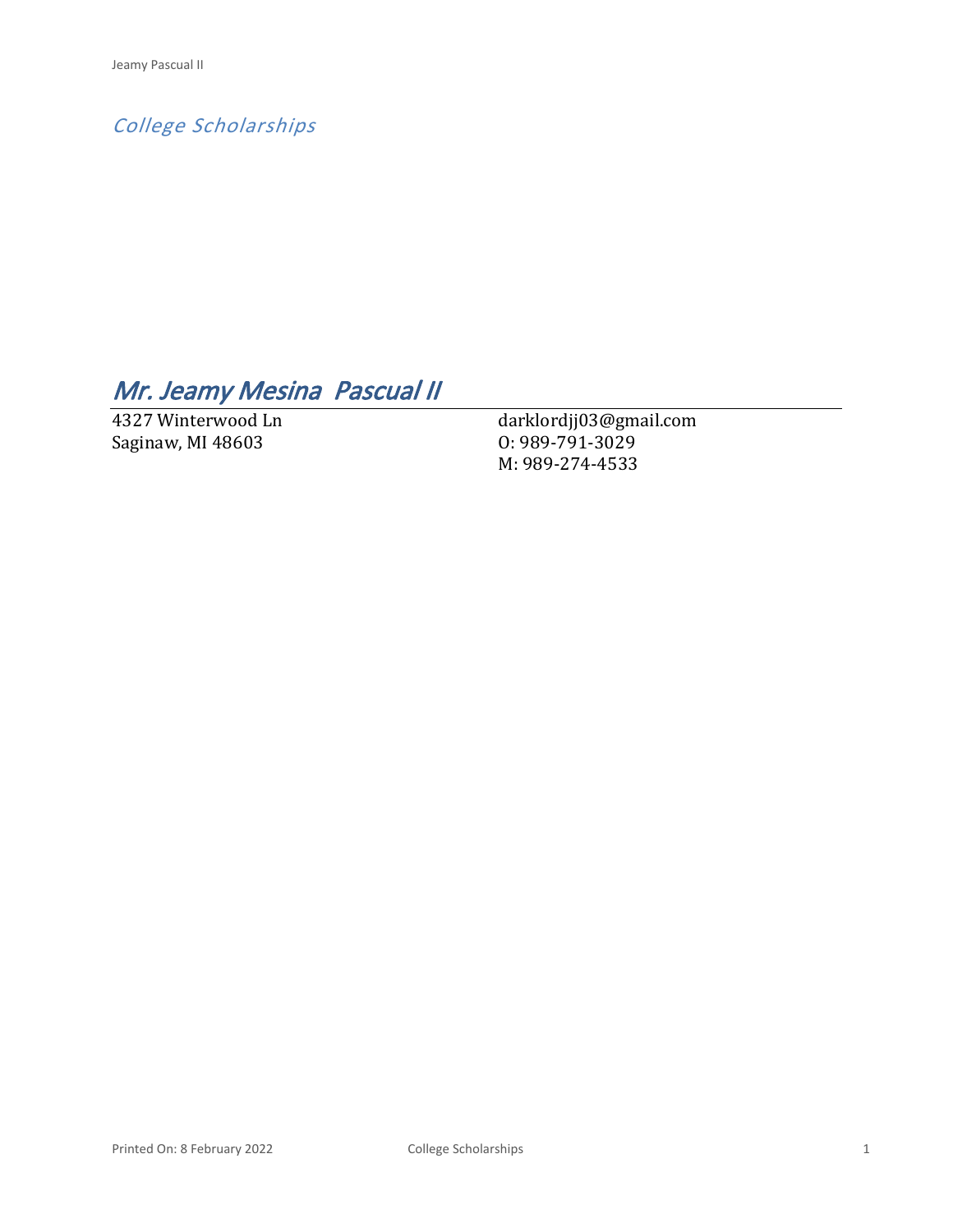# Application Form

## *Student's Information*

### **Parish\***

Cathedral of Mary of the Assumption Parish, Saginaw

### **Gender\***

Man

#### **Age**

Are you between the ages of 16 and 30? Yes

### **Are you currently a graduating high school senior?\***

Yes

### **Year of Graduation\***

Please type the full year i.e. 2021. 2022

### **High School Attended\***

Scholarships are awarded to students who attended one of the following high schools. *If you did not attend one of these schools you will not be eligible for a scholarship from the Foundation.*

Nouvel Catholic Central

### **County\***

Are you a resident of the Saginaw, Bay or Midland Counties?

Yes

#### **GPA\***

Please enter your cumulative GPA as of the last complete semester.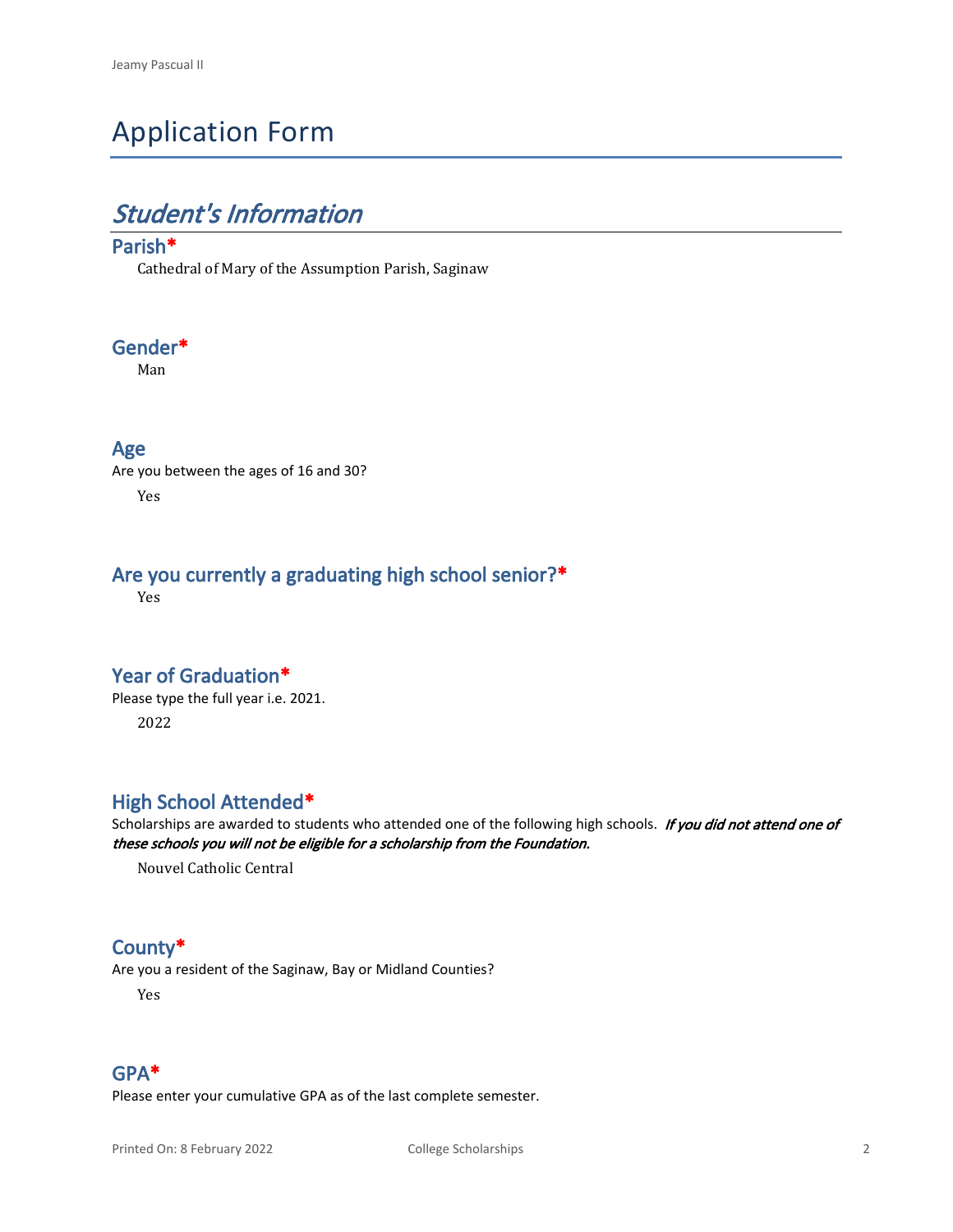4.04

#### **Would you like to be considered for financial need based scholarships?\*** Yes

#### **Unique Requirements\***

I attend a Catholic church weekly I attended Nouvel Elementary, formerly known as St. Thomas Aquinas Elementary

## *Nouvel High School*

**How many years did you attend Nouvel High School?\*** 4

#### **Nouvel Graduate**

Are you, or will you be a graduate of Nouvel Catholic Central High School?

Yes

## *Catholic High School Information*

**How many years did you attend a Catholic high school?\*** 4

## *3.0 GPA*

**Have you maintained a 3.0 cumulative GPA or greater during all four years of high school?\***

Yes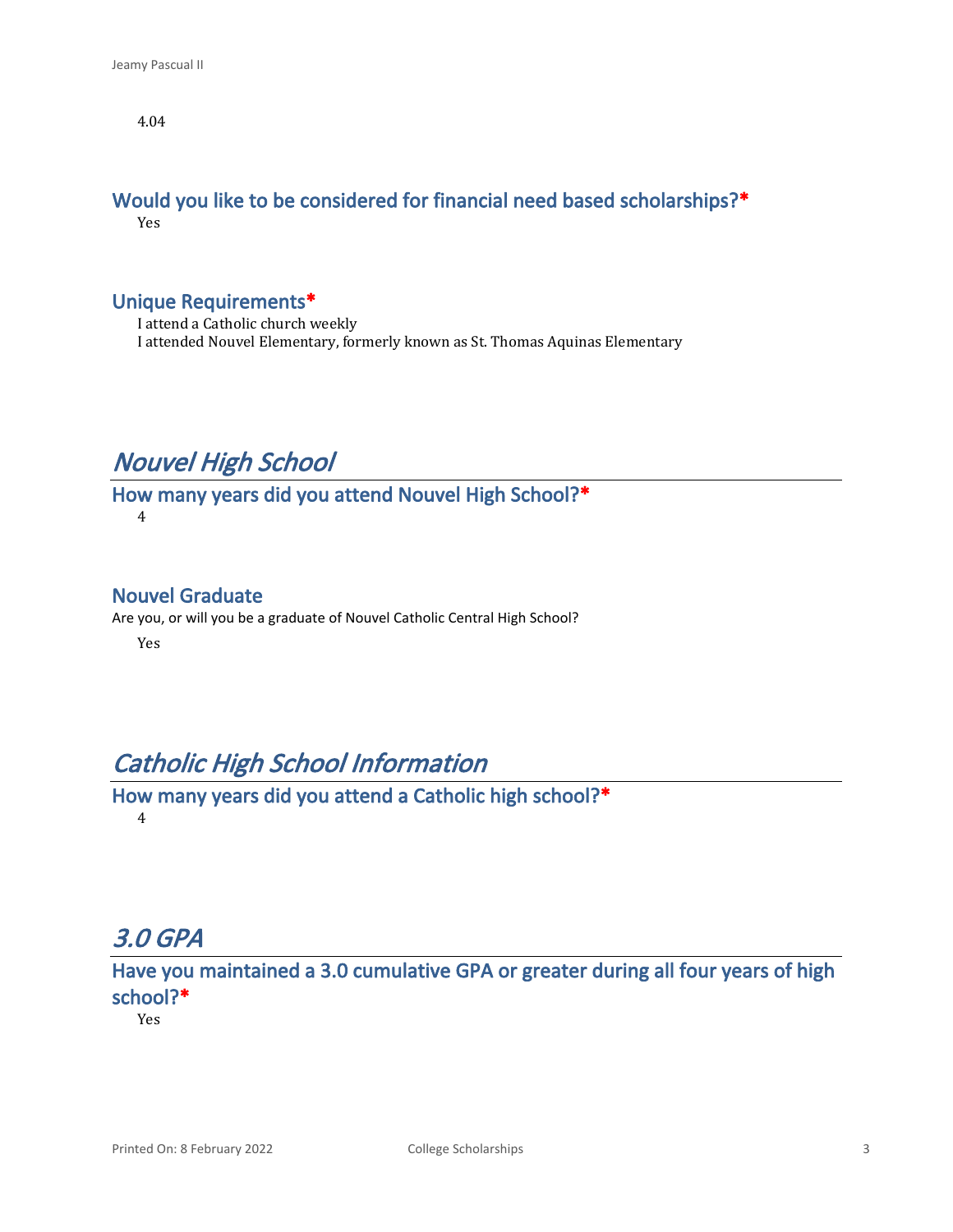## *Financial Need*

### **Financial Need**

Financial need will be considered when choosing the recipient of the scholarship. You are welcome, but not required to, include any information that you feel would help the committee better understand your financial need.

*This could include the portion of your college costs covered by student loans.* 

## *Extracurricular Activities*

**Were you involved in any extracurricular activities?\*** Yes

### *Activities*

#### **Extracurricular Activities\***

Please select all that apply Academic Olympic Team

Sports



**Sports\*** Please select all that apply Baseball

Basketball Cross Country Football

## *Baseball*

**Did you participate in baseball for all four years of high school?\*** Yes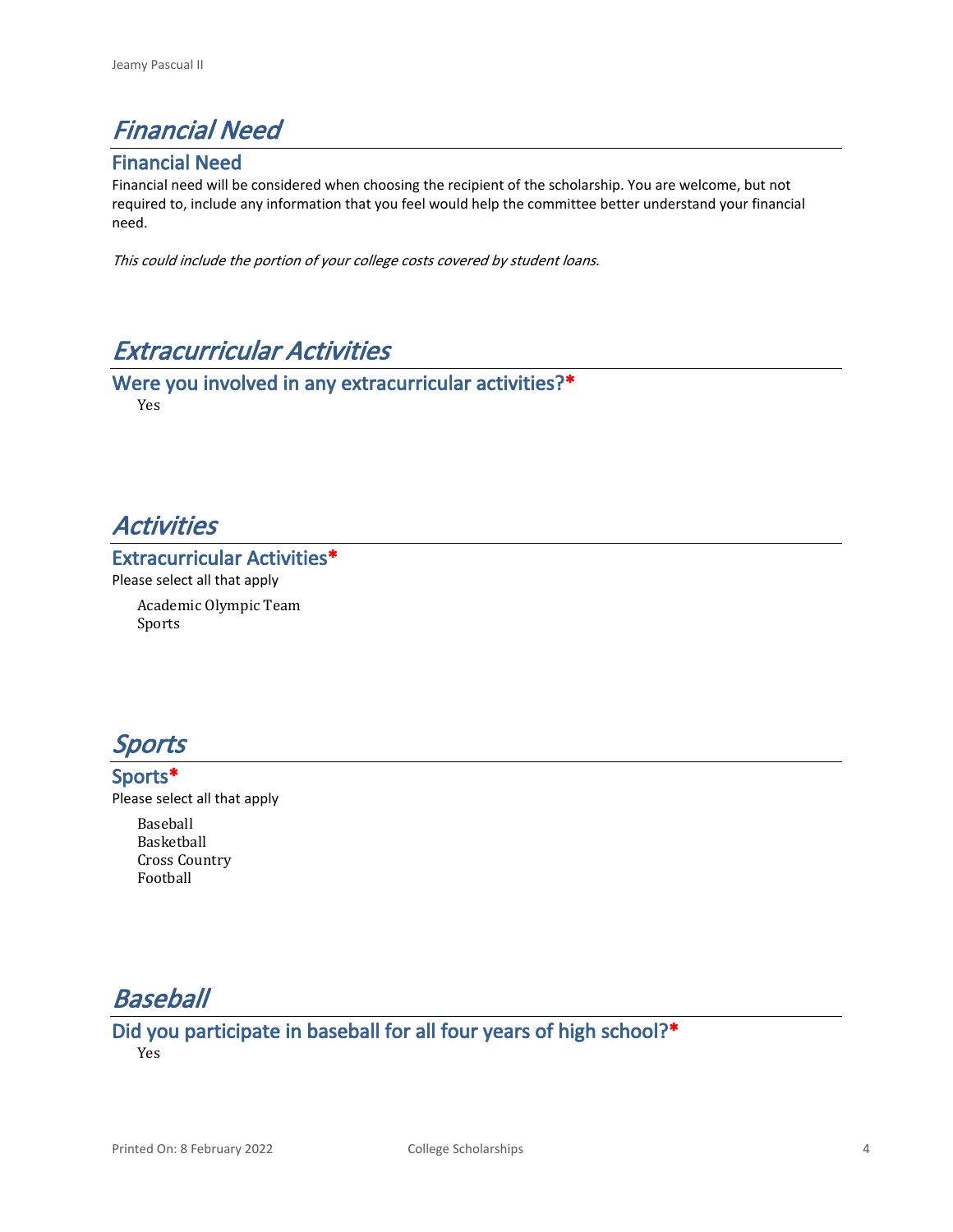#### **What level(s) of baseball did you participate in each year of high school?\***

For example, did you participate in Varsity, Junior Varsity, AAU, Little League, etc.?

- 9th 10th 11th 12th
- *Football*

## **Select the grade levels during which you participated in Nouvel's football**

#### **program.\***

7th Grade 8th Grade 9th Grade 10th Grade 11th Grade 12th Grade

## *College Plans*

### **What colleges, universities, or trade schools have you applied to?\***

Please list the applications you have submitted as well as any you still plan to submit. Also, please indicate any school that has already accepted you.

I have applied to the fallowing schools: Texas A&M, Virginia Tech, Benedictine Collage, Seton Hall, Eastern Michigan, Western Michigan, Michigan Tech, Ferris State, University of Michigan, Butler university, United States Naval Academy, United States Coast Guard Academy, Calvin Collage, Texas Christian University, Trine University, Aquinas College, University of Tampa, DePaul university, Loyola University Chicago, Duquesne University, United States Merchant Marine

#### **Do you plan on enrolling in a Catholic College or University?\***

If at least one of the schools you are considering is a Catholic College or University, please select Yes.

Yes

### **Catholic College List\***

If you plan to attend a Catholic College, is it listed on the Cardinal Newman Society recommended colleges? If yes, please select which college(s) you plan to attend.

Benedictine College of Kansas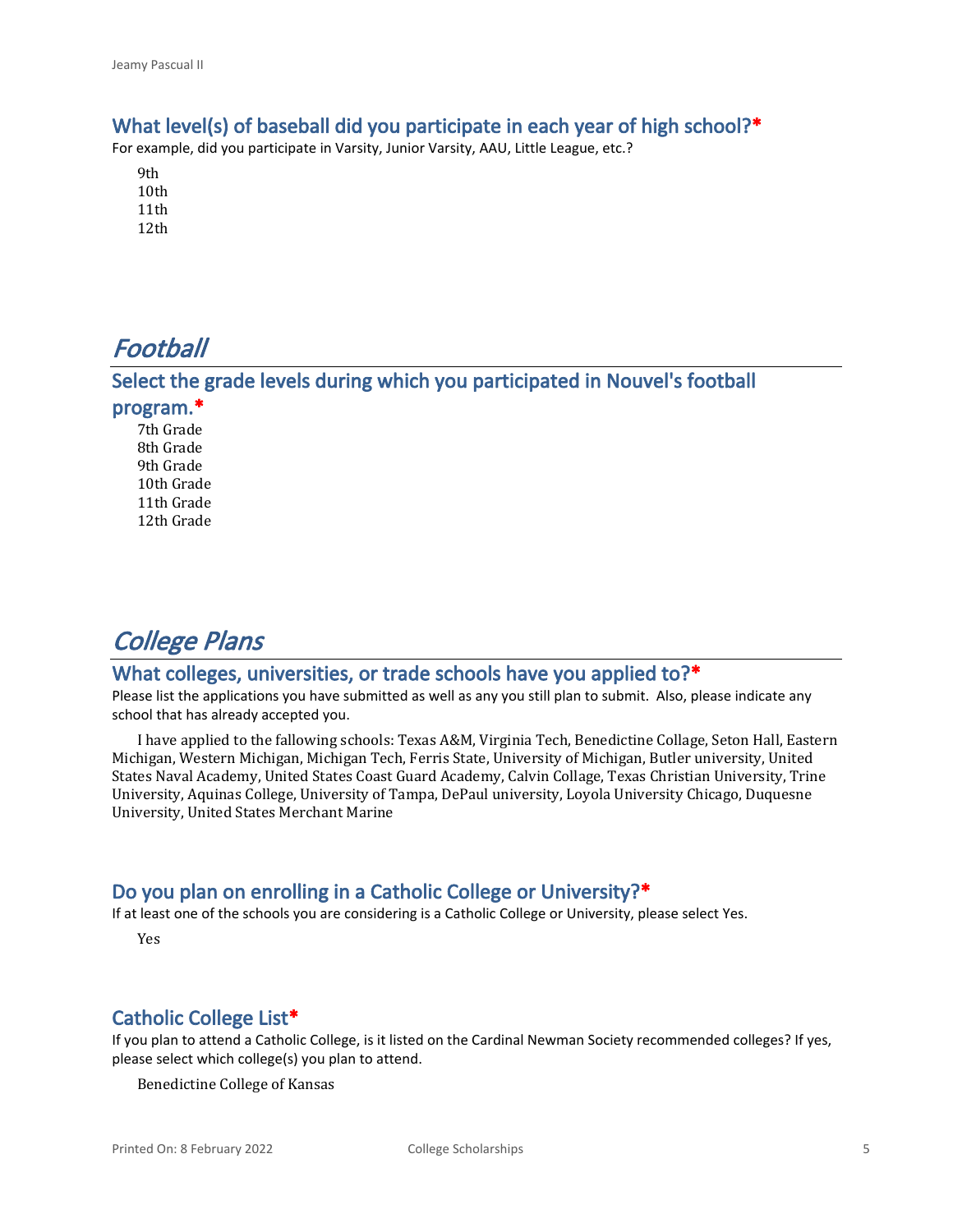### **Intended Major\***

Civil Engineering

#### **Intended Minor\***

Computer Science/Computer Engineering

#### **Michigan University\***

Do you plan to attend a Michigan University or College?

Yes

#### **College Specific\***

Do you plan to attend Saginaw Valley State University?

No

#### **Seminary**

Do you plan to attend a seminarian college? No

# *Photo - this will be moved. it will be collected after scholarship decisions are made.*

#### **Photo\***

Please upload a photo of yourself.

jj1.jpeg

#### **Photo Release\***

If selected as the scholarship recipient, I acknowledge and give permission for the Catholic Community Foundation of Mid-Michigan to use my name and/or image in media announcements related to this award.

I ackowledge this.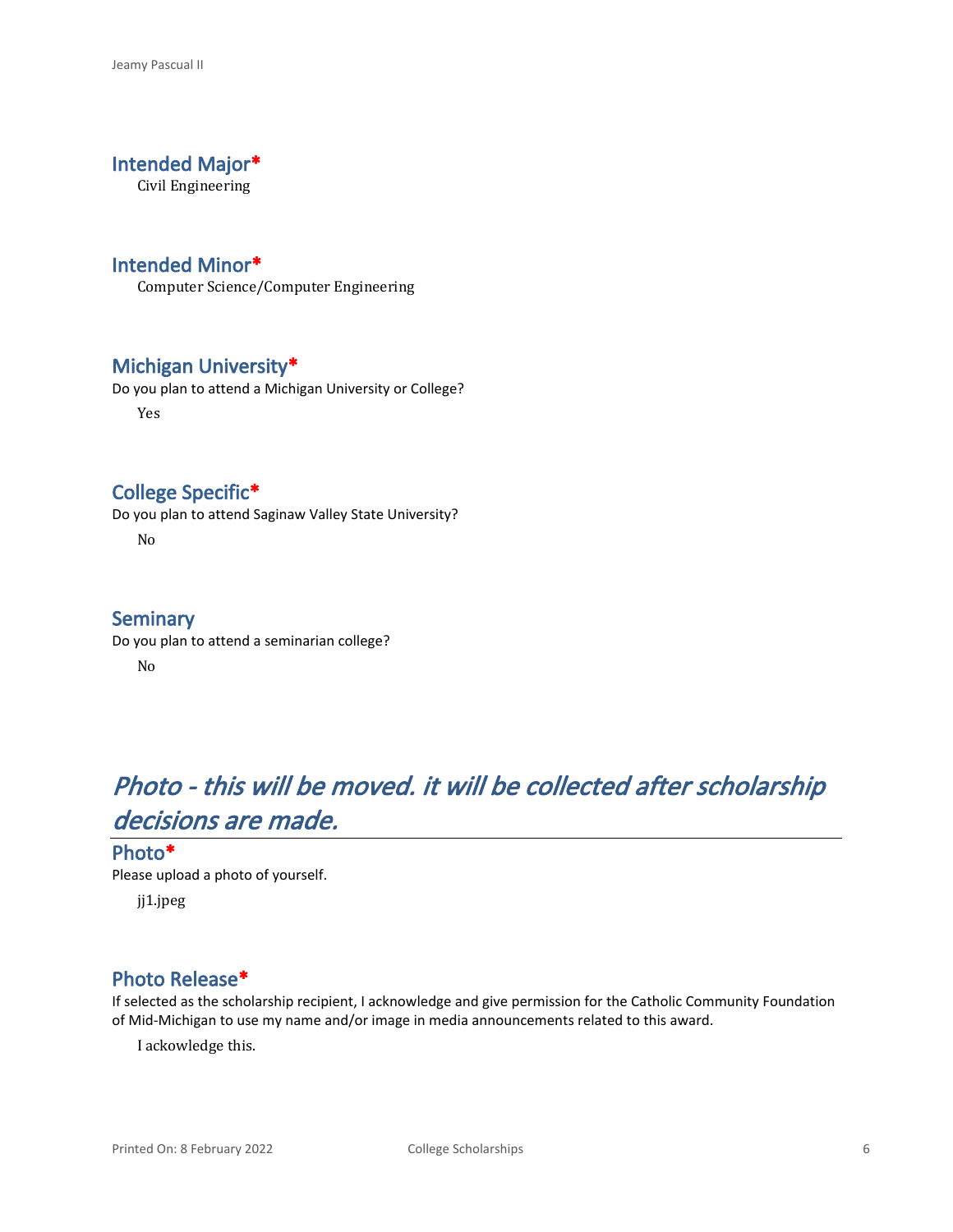## *Acknowledgements*

#### **Access to Relevant Records\***

I acknowledge that by submitting this application, I allow the selection committee to access relevant records retained by any Catholic parish, Catholic school and/or public school in order to determine my eligibility for this scholarship. This may also include contacting appropriate parties to confirm information supplied by the candidate.

I acknowledge this.

## *General Letter of Recommendation*

#### **Email Address of the Person Providing the Recommendation\***

A letter of recommendation from a reference of your choice is required for this application. You will need the email address of each of your references.

\*\*For those who qualified for the Cesario Hernandez Memorial Scholarship, you will need *Two* letters of recommendation. One reference may be from a teacher and one reference must be from a community leader. A supplementary prompt will appear after you qualify.

\*\*For those who qualified for the Regina Graveline Family Advised Scholarship, you will need *Two* letters of recommendation from someone other than a relative who has experienced working with you through an activity, school, work, church or service project. A supplementary prompt will appear after you qualify.

Sample Email Request for Letters of Recommendation. Feel free to copy and paste this email template when requesting your letters of recommendation.

Dear \_\_\_\_\_

I am applying for a scholarship from the Catholic Community Foundation of Mid-Michigan and am required to submit a letter of recommendation. I am writing to ask you to please submit a letter for me.

Please note that my application **will not be** considered for a scholarship without your submission. **The deadline for submitting applications is January 17th at 11:59 p.m.**

I really appreciate your assistance with my scholarship application! If you have any questions, please let me know or you can contact the Foundation's Communications Coordinator, Connor Rabine, at connor.rabine@ccfmm.org

Sincerely, YOUR NAME

Type an email address in the box below, then compose your email request.

pbartels@nouvelcatholic.org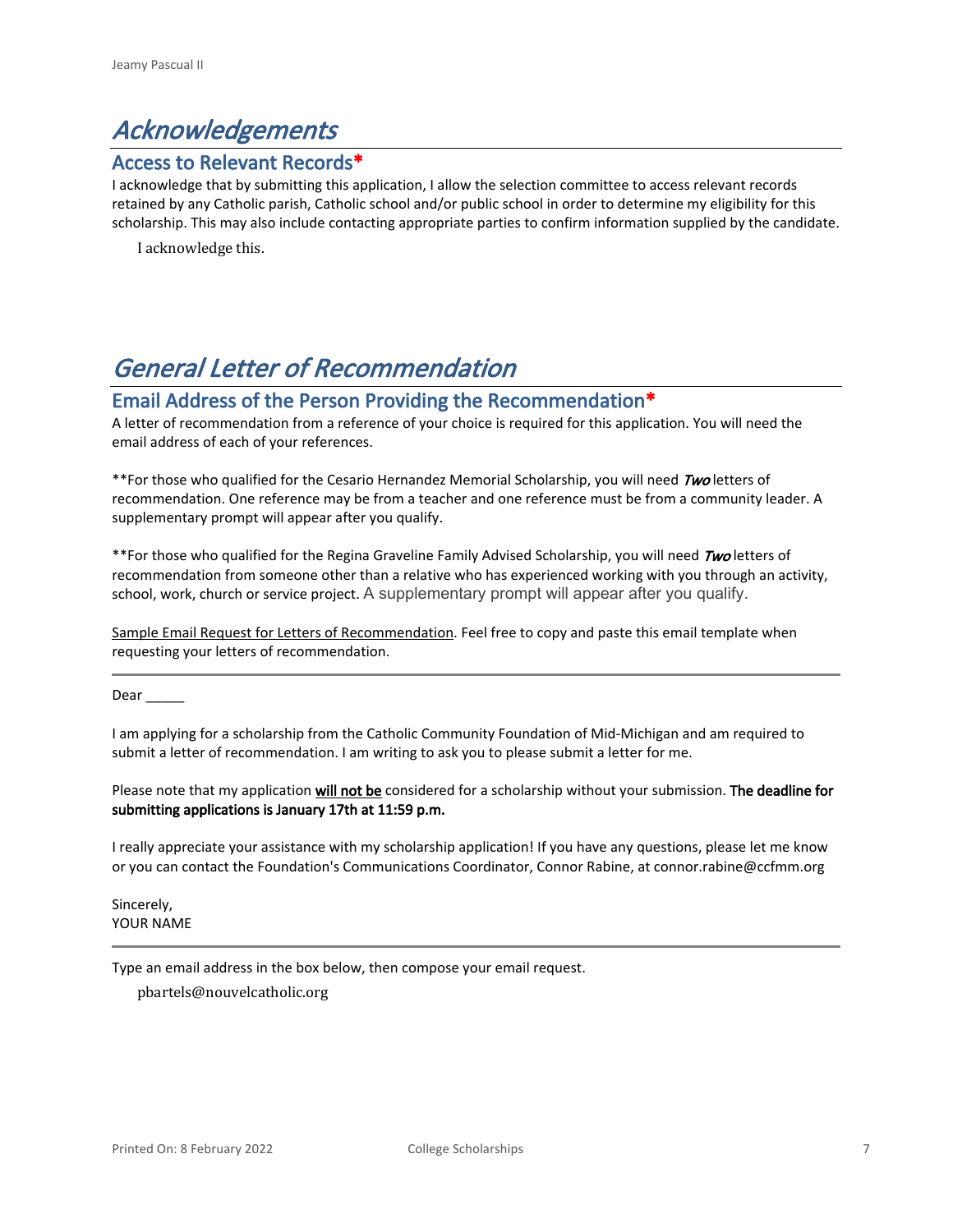### **<sup>2</sup> Thank you or providing a letter of recommendation, please upload it in PDF format below.\***

JPletteror.pdf

## *Transcript Request*

#### **Transcript Request\***

Please email your high school Guidance Counselor to request an electronic upload of your high school transcript.

Sample Email Request for High School Transcript. Feel free to copy and paste this email template for your high school Guidance Counselor.

Dear  $\qquad \qquad$ 

I am applying for a scholarship from the Catholic Community Foundation of Mid-Michigan Scholarship and am required to submit my high school transcript. I am writing to ask you to please upload and submit this for me.

#### **The deadline for submitting transcripts is Wednesday, June 15th, 2022 at 11:59 p.m.**

I really appreciate your assistance with my scholarship application! If you have any questions, please let me know, or you can contact the Foundation's Communications Coordinator, Connor Rabine, at connor.rabine@ccfmm.org.

Sincerely, YOUR NAME

Enter the email address of your High School Guidance Counselor in the space below and then compose your email.

kboros@nouvelcatholic.org

### **普 Transcript\***

Please upload the applicant's official transcript below.

Jeamy transcript.pdf

### $\mathbf{B}^*$  **ACT/SAT Scores\***

Please enter the applicant's ACT and SAT score below if applicable.

1230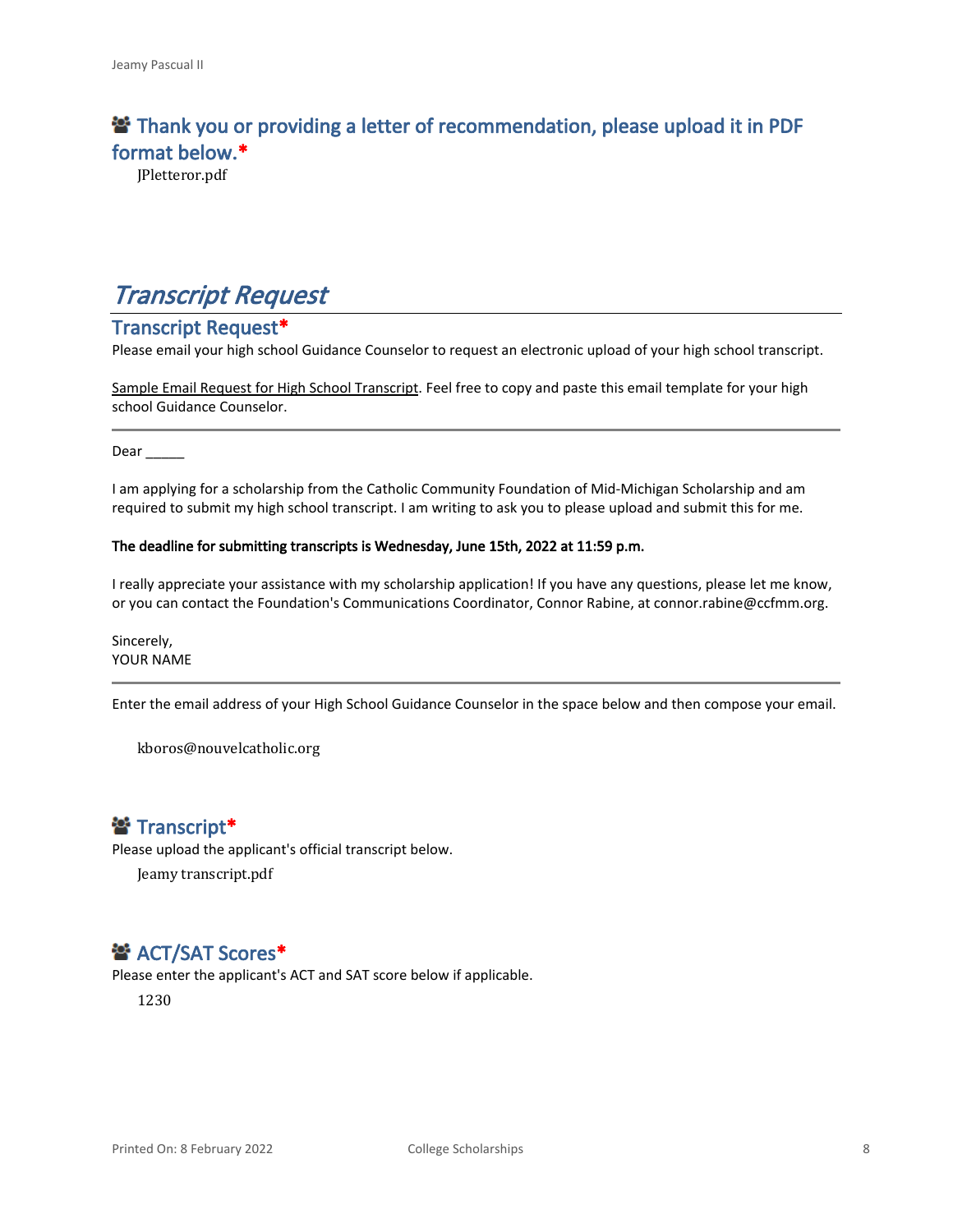# File Attachment Summary

## *Applicant File Uploads*

- JPletteror.pdf
- Jeamy transcript.pdf
- jj1.jpeg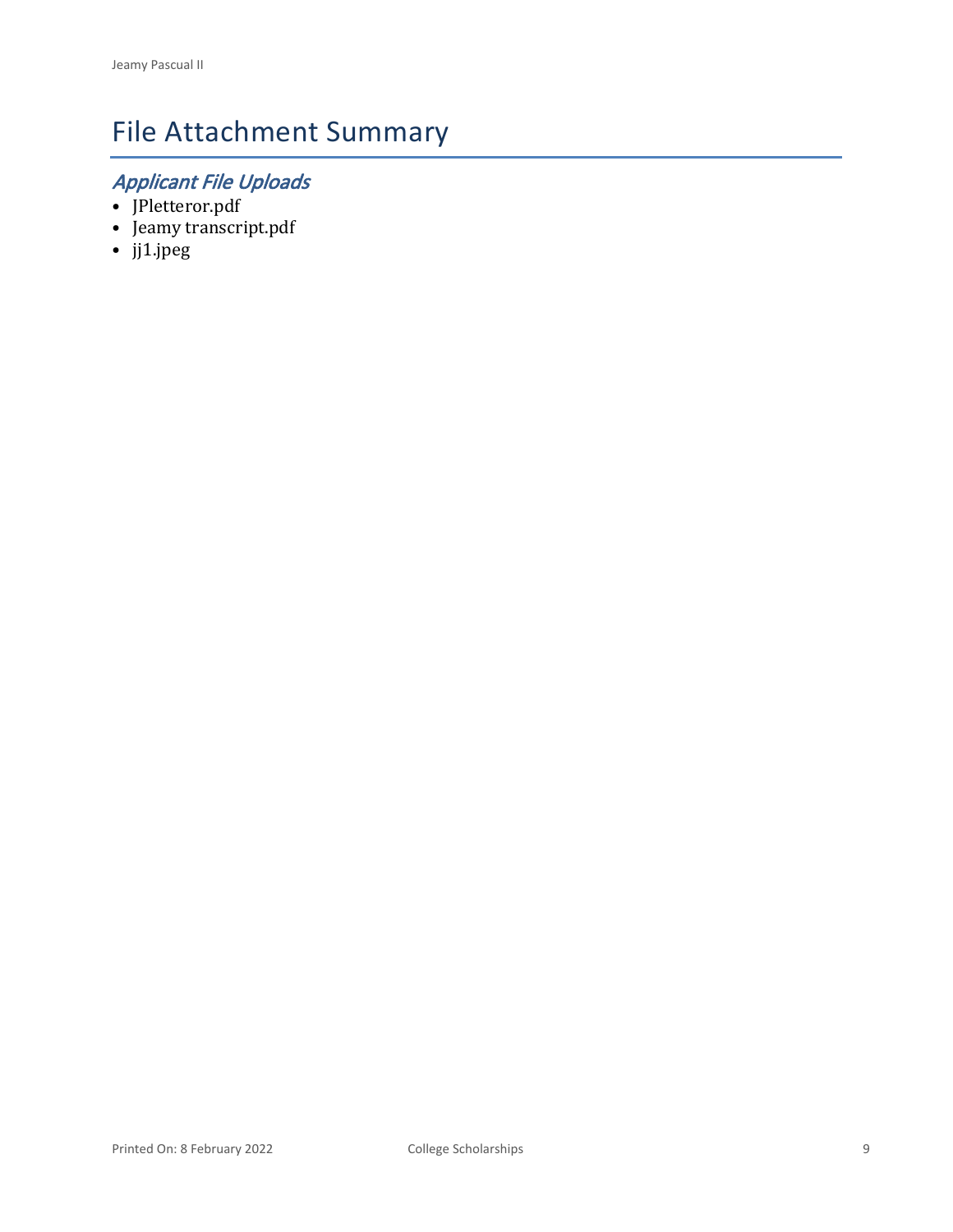RE: Jeamy Pascual January 13, 2022

Jeamy Pascual is a 12<sup>th</sup> grade student at Nouvel Catholic Central High School. I have had the pleasure of knowing him and his family as a teacher and coach over the years. Jeamy was on our cross-country team, where I was the coach. He has also been part of the football and baseball teams at Nouvel.

Jeamy is highly recommended for his academic ability and eagerness to learn. He is a model Nouvel student in many ways. He values learning, and places an emphasis on getting it right each time he tries. Jeamy is also patient and kind and possesses a strong moral character along with a warm, friendly smile.

Service is very important to Jeamy. Jeamy has helped set up a youth Mass at our Cathedral in Saginaw, Michigan. He has served at breakfasts for the poor in our community and many other service projects as a Nouvel Catholic Central student.

Jeamy has taken at least seven of our Advanced Placement classes at Nouvel. He is an officer in our National Honor Society. Jeamy consistently challenges himself to greater heights, and I am confident he will succeed in anything he puts his mind to.

Please feel free to contact me if I can answer any questions about this scholarship candidate. Thank you.

Sincerely,

Peter Bartels Teacher/coach Nouvel Catholic Central H.S. pbartels@nouvelcatholic.org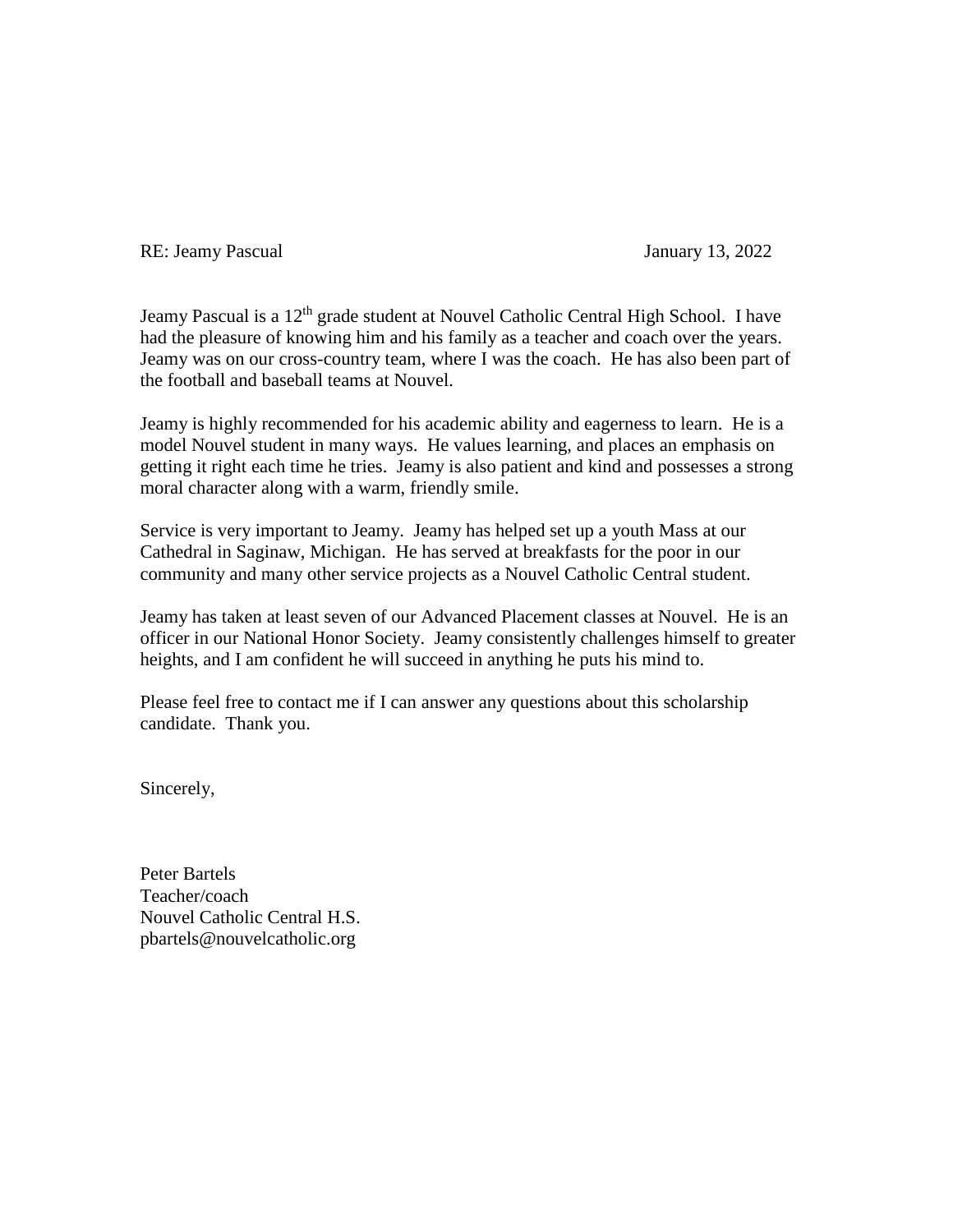#### **Nouvel Catholic Central High School** 2555 Wieneke Rd. Saginaw, MI 48603 (989) 791-4330

Accredited by MANS

Jeamy Pascual II Name:

Address: 4327 Winterwood Ln UIC:7694775097 Saginaw, MI 48603 Phone: (989) 791-3029

Gender: MALE

**Graduation Year: 2022** 

**Graduation Date:?** 

Entered: 08/27/2018

Withdrew:

We are Nouvel Catholic Central, called by Christ to learn, love and lead... courageously.

| Grade 9                          |                  |                 |                          |                |                |  |  |
|----------------------------------|------------------|-----------------|--------------------------|----------------|----------------|--|--|
| Course                           | <b>Subject</b>   | To Be<br>Earned | Earned<br><b>Credits</b> | S <sub>1</sub> | S <sub>2</sub> |  |  |
| <b>Jesus Christ in Scripture</b> | Theology         |                 | 0.500                    | A              |                |  |  |
| Who Is Jesus Christ?             | Theology         |                 | 0.500                    |                | $A+$           |  |  |
| H English I                      | English          |                 | 0.500                    | $B+$           |                |  |  |
| English I<br>н                   | English          |                 | 0.500                    |                | А-             |  |  |
| <b>H</b> Geometry                | Math             |                 | 0.500                    | B              |                |  |  |
| <b>H</b> Geometry                | Math             |                 | 0.500                    |                | А-             |  |  |
| <b>H</b> Biology                 | Science          |                 | 0.500                    | $A -$          |                |  |  |
| H Biology                        | Science          |                 | 0.500                    |                | $A+$           |  |  |
| H Am. History &                  | Social           |                 | 0.500                    | A              |                |  |  |
| Geography                        | <b>Studies</b>   |                 |                          |                |                |  |  |
| H Am. History &                  | Social           |                 | 0.500                    |                | A              |  |  |
| Geography                        | Studies          |                 |                          |                |                |  |  |
| Spanish II                       | World            |                 | 0.500                    | $A+$           |                |  |  |
|                                  | Language         |                 |                          |                |                |  |  |
| Spanish II                       | World            |                 | 0.500                    |                | $A+$           |  |  |
|                                  | Language         |                 |                          |                |                |  |  |
| <b>Art Fundamentals</b>          | <b>Fine Arts</b> |                 | 0.500                    |                | A              |  |  |
| <b>Phys Ed Humanities</b>        | Phy Ed           |                 | 0.500                    | A+             |                |  |  |
| Algebra I                        | Math             |                 | 0.500                    | $A -$          |                |  |  |
| Algebra I                        | Math             |                 | 0.500                    |                | А-             |  |  |
|                                  |                  |                 | 8.000                    |                |                |  |  |

DOB: 08/02/2003

| Grade |  |
|-------|--|
|-------|--|

| Course                                  | <b>Subject</b>           | To Be<br>Earned | Earned<br><b>Credits</b> | S <sub>1</sub> | S <sub>2</sub> |
|-----------------------------------------|--------------------------|-----------------|--------------------------|----------------|----------------|
| <b>Sacraments</b>                       | Theology                 |                 | 0.500                    | $A+$           |                |
| Ecumenical/ Interfaith<br><b>Issues</b> | Theology                 |                 | 0.500                    |                | А              |
| H English III                           | English                  |                 | 0.500                    | $\overline{A}$ |                |
| H English III                           | English                  |                 | 0.500                    |                | $A+$           |
| H. Analysis of Function                 | Math                     |                 | 0.500                    | $A -$          |                |
| H. Analysis of Function                 | Math                     |                 | 0.500                    |                | B              |
| H Physics I                             | <b>Science</b>           |                 | 0.500                    | A              |                |
| H Physics I                             | Science                  |                 | 0.500                    |                | A              |
| AP U.S. History                         | Social<br><b>Studies</b> |                 | 0.500                    | A              |                |
| AP U.S. History                         | Social<br><b>Studies</b> |                 | 0.500                    |                | А              |
| AP U.S. Government                      | Social<br><b>Studies</b> |                 | 0.500                    | A              |                |
| AP U.S. Government                      | Social<br><b>Studies</b> |                 | 0.500                    |                | A              |
| Yearbook                                | <b>Fine Arts</b>         |                 | 0.500                    | A              |                |
| Yearbook                                | Fine Arts                |                 | 0.500<br>7.000           |                | А              |

| Course                           | <b>Subject</b>           | To Be<br>Earned | Earned<br><b>Credits</b> | S <sub>1</sub> | S <sub>2</sub> |
|----------------------------------|--------------------------|-----------------|--------------------------|----------------|----------------|
| <b>Mission of Jesus Christ</b>   | Theology                 |                 | 0.500                    | A              |                |
| The Church                       | Theology                 |                 | 0.500                    |                | A+             |
| H Eng II Am Lit                  | English                  |                 | 0.500                    | $A -$          |                |
| H Eng II Am Lit                  | English                  |                 | 0.500                    |                | $A+$           |
| H Algebra II                     | Math                     |                 | 0.500                    | $C+$           |                |
| H Algebra II                     | Math                     |                 | 0.500                    |                | А-             |
| H Chem I                         | Science                  |                 | 0.500                    | B              |                |
| H Chem I                         | Science                  |                 | 0.500                    |                | A              |
| H World History and<br>Geography | Social<br><b>Studies</b> |                 | 0.500                    | $A -$          |                |
| H World History and<br>Geography | Social<br><b>Studies</b> |                 | 0.500                    |                | $A+$           |
| H Spanish III                    | World<br>Language        |                 | 0.500                    | $A+$           |                |
| H Spanish III                    | World<br>Language        |                 | 0.500                    |                | $A+$           |
| Speech                           | Speech                   |                 | 0.500                    |                | A              |
| <b>Health Education</b>          | Health                   |                 | 0.500<br>7.000           | А-             |                |

Grade 10

#### Grade 12

| Course                            | <b>Subject</b>           | To Be<br>Earned | Earned<br><b>Credits</b> | S <sub>1</sub> | S <sub>2</sub> |
|-----------------------------------|--------------------------|-----------------|--------------------------|----------------|----------------|
| Life In Christ                    | Theology                 | 0.500           |                          |                |                |
| Living the Call                   | Theology                 | 0.500           |                          |                |                |
| <b>AP English IV</b>              | English                  | 0.500           |                          |                |                |
| AP English IV                     | English                  | 0.500           |                          |                |                |
| <b>AP Calculus AB</b>             | Math                     | 0.500           |                          |                |                |
| AP Calculus AB                    | Math                     | 0.500           |                          |                |                |
| <b>AP Physics C</b>               | Science                  | 0.500           |                          |                |                |
| AP Physics C                      | Science                  | 0.500           |                          |                |                |
| <b>AP Microeconomics</b>          | Social<br><b>Studies</b> | 0.500           |                          |                |                |
| Historical Research &<br>Analysis | Social<br><b>Studies</b> | 0.500           |                          |                |                |
| <b>Computer Science</b>           | <b>Business</b>          | 0.500           |                          |                |                |
| Yearbook                          | Fine Arts                | 0.500           |                          |                |                |
| Yearbook                          | <b>Fine Arts</b>         | 0.500           |                          |                |                |
| Introduction to<br>Engineering    | Elective                 | 0.500           |                          |                |                |
|                                   |                          | 7.000           |                          |                |                |

Weighted Cumulative GPA: 4.093

Ranking & Total Students: 21 of 58 Unweighted Cumulative GPA: 3.809



**Credits Required for Graduation:26.000** 

Pending Credits:7.000 **Cumulative Earned Credits:22.000**